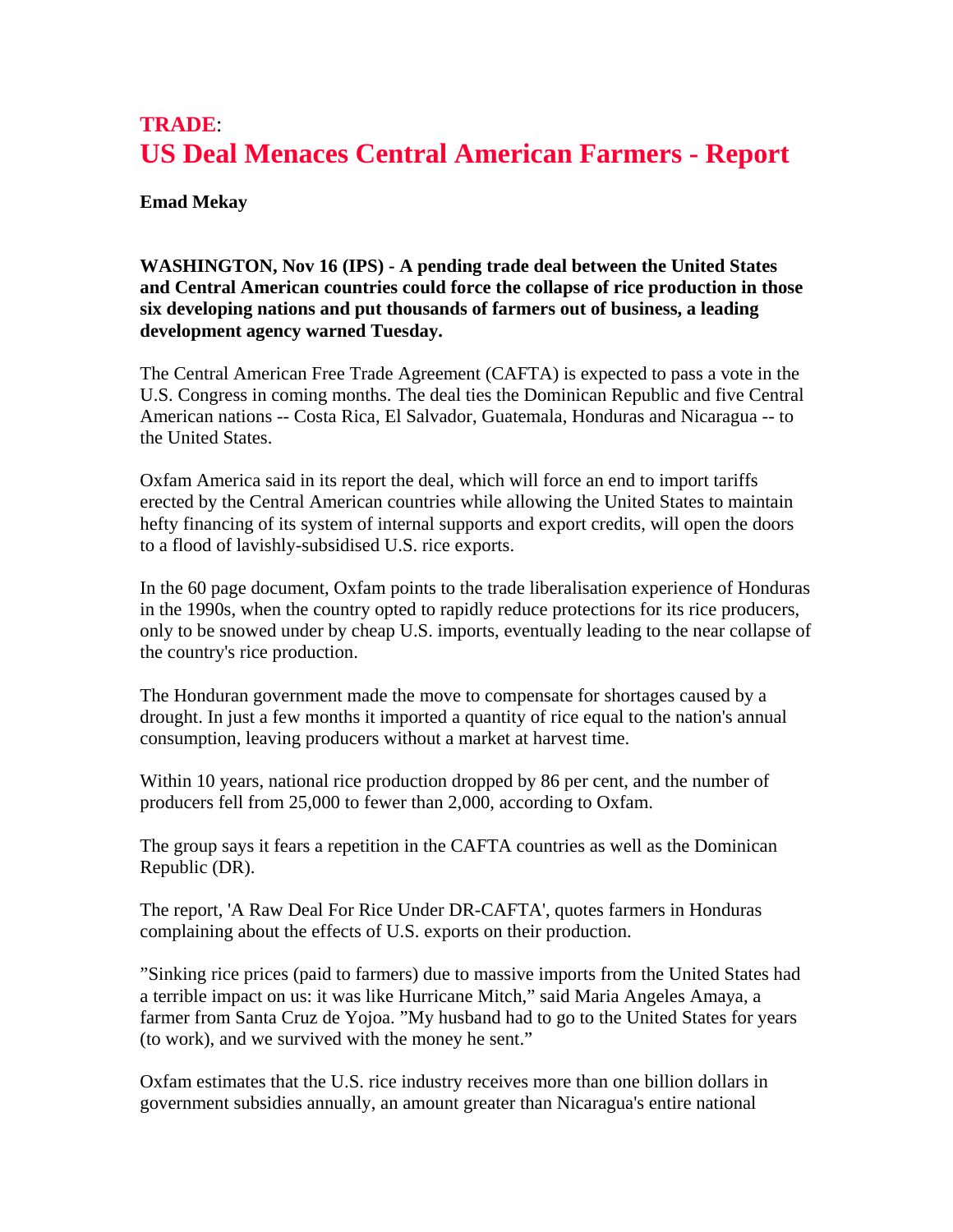budget.

In 2003, it says, U.S. rice producers enjoyed subsidies and supports worth 1.3 billion dollars, far more than the U.S. crop's total value, which in 2002 was estimated at 844 million dollars, according to the group.

"These excessive levels of support allow large U.S. companies to dump rice on international markets," says the report.

"Under these conditions, the claim that DR-CAFTA will establish fair and equitable rules for all rice producers is very far from reality. Instead, it will open borders to the dumping of U.S. rice."

According to a fact sheet from the U.S. Trade Representative (USTR) website, CAFTA promises and demands more "economic reform in Central America."

The USTR paper claims that reform has already helped to raise incomes and fight poverty. For example, per capita income in El Salvador grew 10 times faster in the 1990s than in the 1980s because the country worked to tackle inflation, cut spending, crack down on corruption, privatise inefficient state-run businesses, and open the country to trade, according to the office.

No one from the USTR was available for an interview with IPS on Tuesday.

The DR-CAFTA nations are already a key export market for important U.S. manufactured goods, such as information technology products, agricultural and construction equipment, paper products, chemicals and medical and scientific equipment.

Under CAFTA one-half of current U.S. farm exports to the area will become duty-free, including some beef, cotton, wheat, soybeans, key fruits and vegetables, processed food products and wine.

"Small-scale bean, milk and meat producers face an uncertain future in light of the imminent flood of unfair imports," says the report.

Oxfam points out that six U.S. states produce nearly all rice grown in the United States: Arkansas, California, Louisiana, Mississippi, Missouri and Texas.

"What we are saying is that the U.S. support programme, the U.S. subsidies, need to be reformed and that until that happens, there will continue to be export dumping from the U.S.," Stephanie Weinberg, trade policy advisor at Oxfam, told IPS.

"As long as this situation continues, the Central American countries cannot trade with the U.S. on a level playing field."

Weinberg, who says trade has the potential to cut poverty in developing countries, added